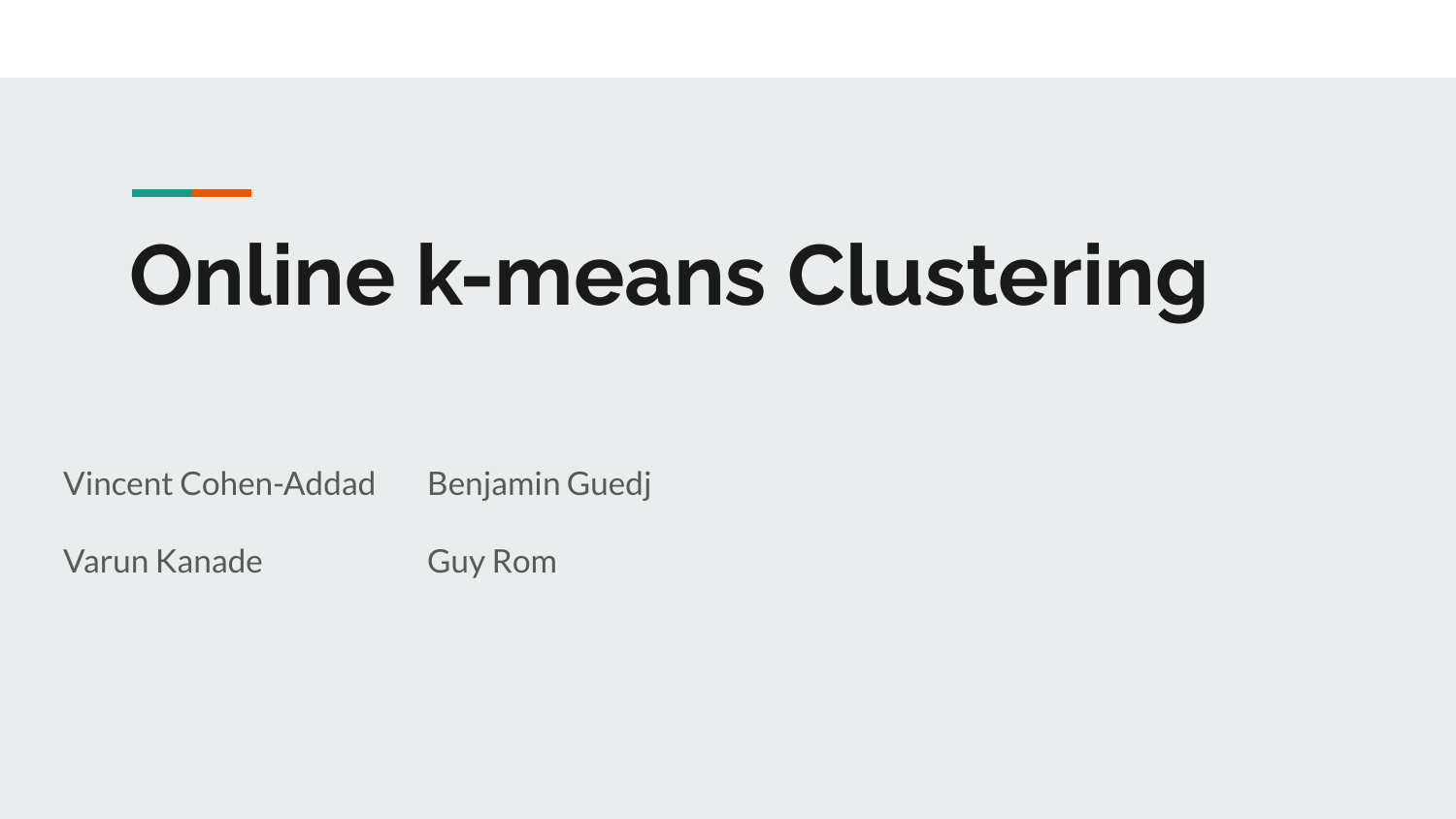### **The Online k-means clustering problem**

- A stream of point in a d-dimensional bounded box is revealed incrementally,
	- $X_T = x_1, x_2, \ldots, x_T$ ○ one per step, for T steps.
- An algorithm must commit to k cluster centers at the beginning of each step
	- $C_T = c_1^{(k)}, c_2^{(k)}, \ldots, c_T^{(k)}$ ○ possibly different sets per step.
- The loss is the squared distance from the new data point to the closest available cluster center at t

$$
\sum_t \min_{p \in c_t^{(k)}} ||x_t - p||^2
$$

● Algorithms are compared to the best fixed set of k centers, i.e. additive regret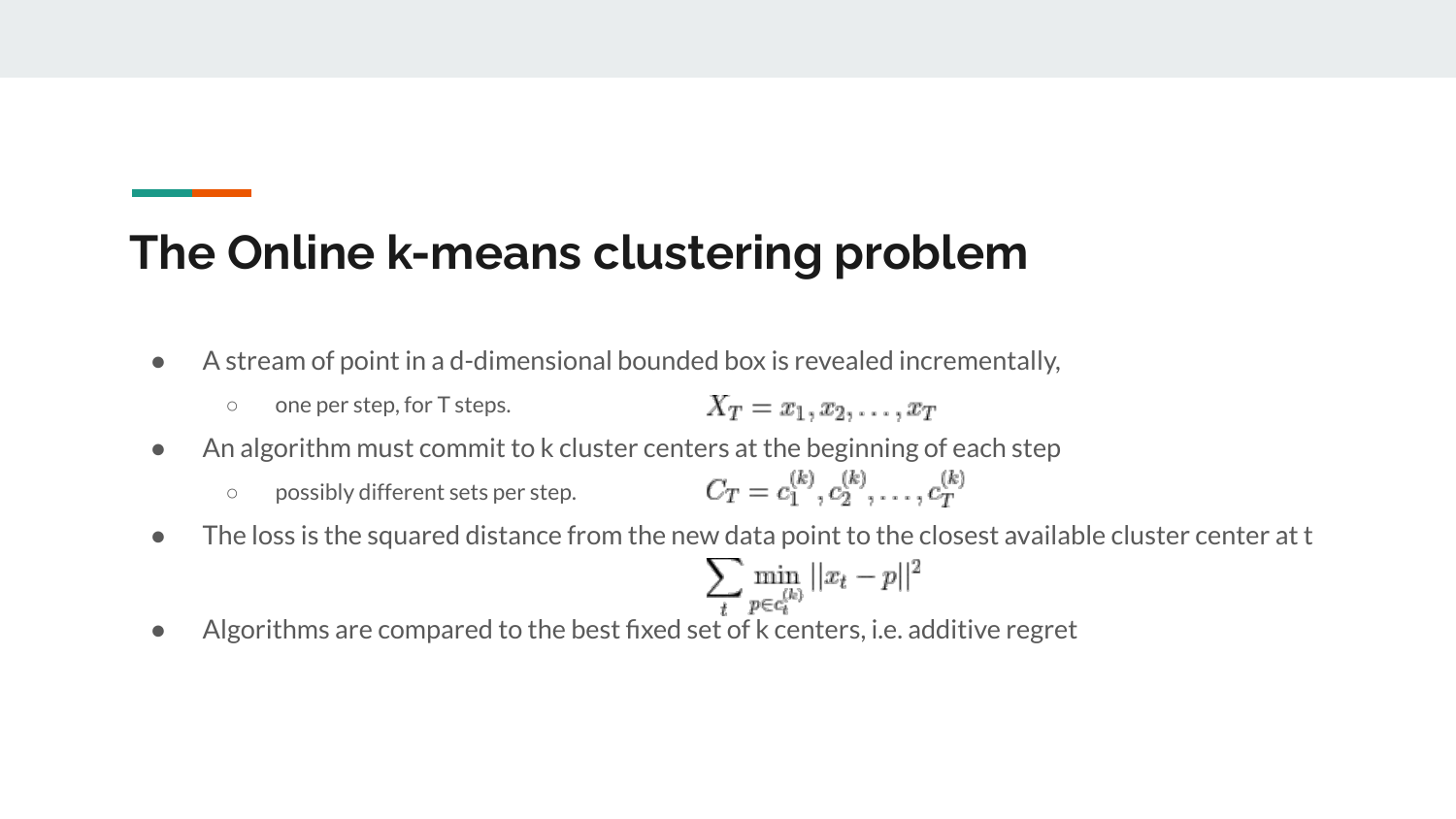## **APX-Hardness and Intractable no-regret algorithm**

- We present an online-to-offline reduction by uniformly sampling any offline kmeans instance
	- The online algorithm yields a small set that must contain an approx of the optimal offline solution
- An exponential grid discretization with multiplicative weight update algorithm (MWUA) yield an intractable no-regret algorithm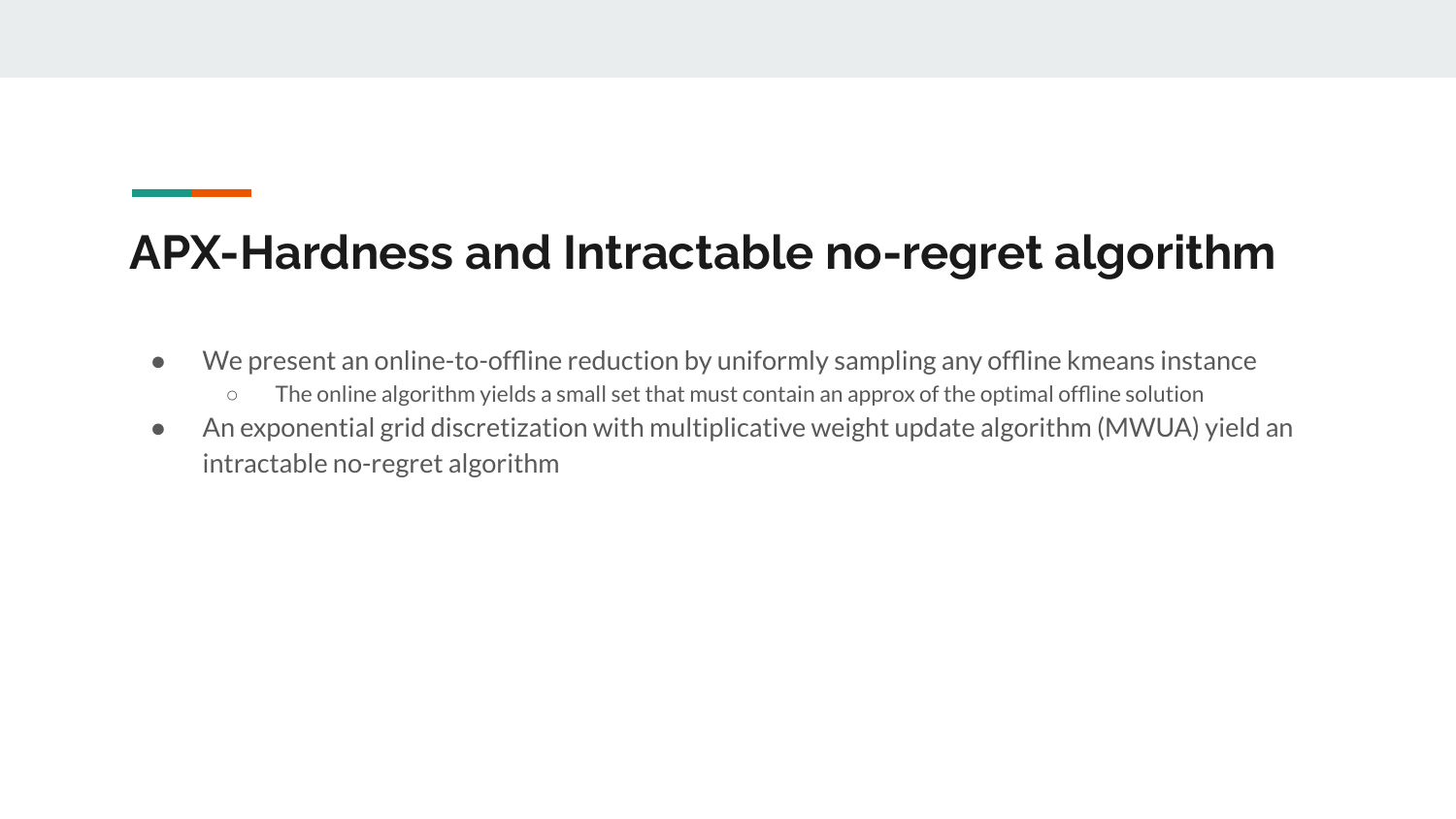#### **Follow-The-Leader (FTL) with Oracle has Linear Regret**

We present a family of counter examples for any ε that makes FTL incur a fixed loss every f(ε) steps - linear regret

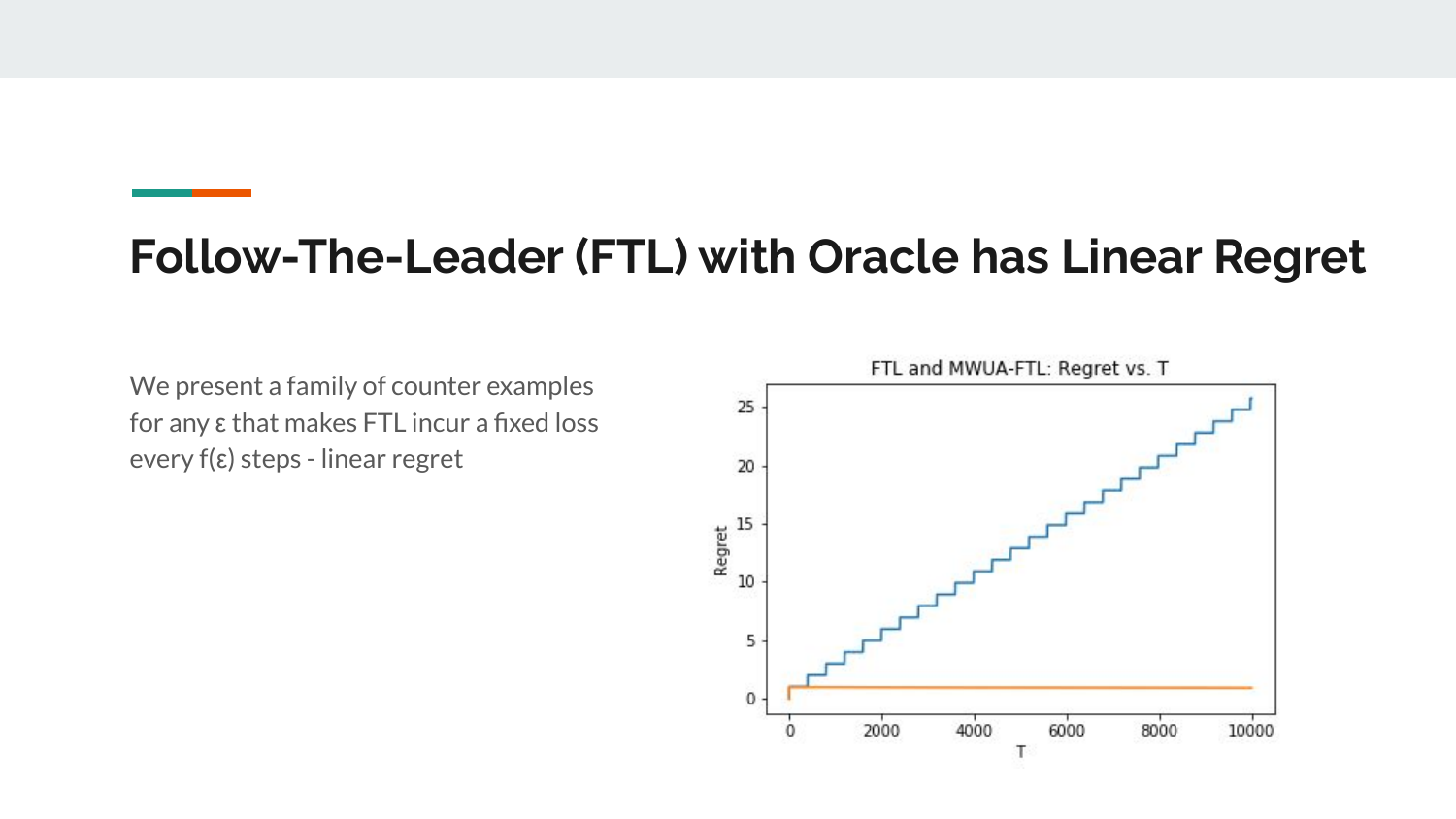#### **FTL Simulation on GMMs performs well**

Running FTL with an oracle proxy (lloyd algorithm) on Gaussian Mixture Models yields logarithmic regret, which suggests FTL performs well under some data constraints